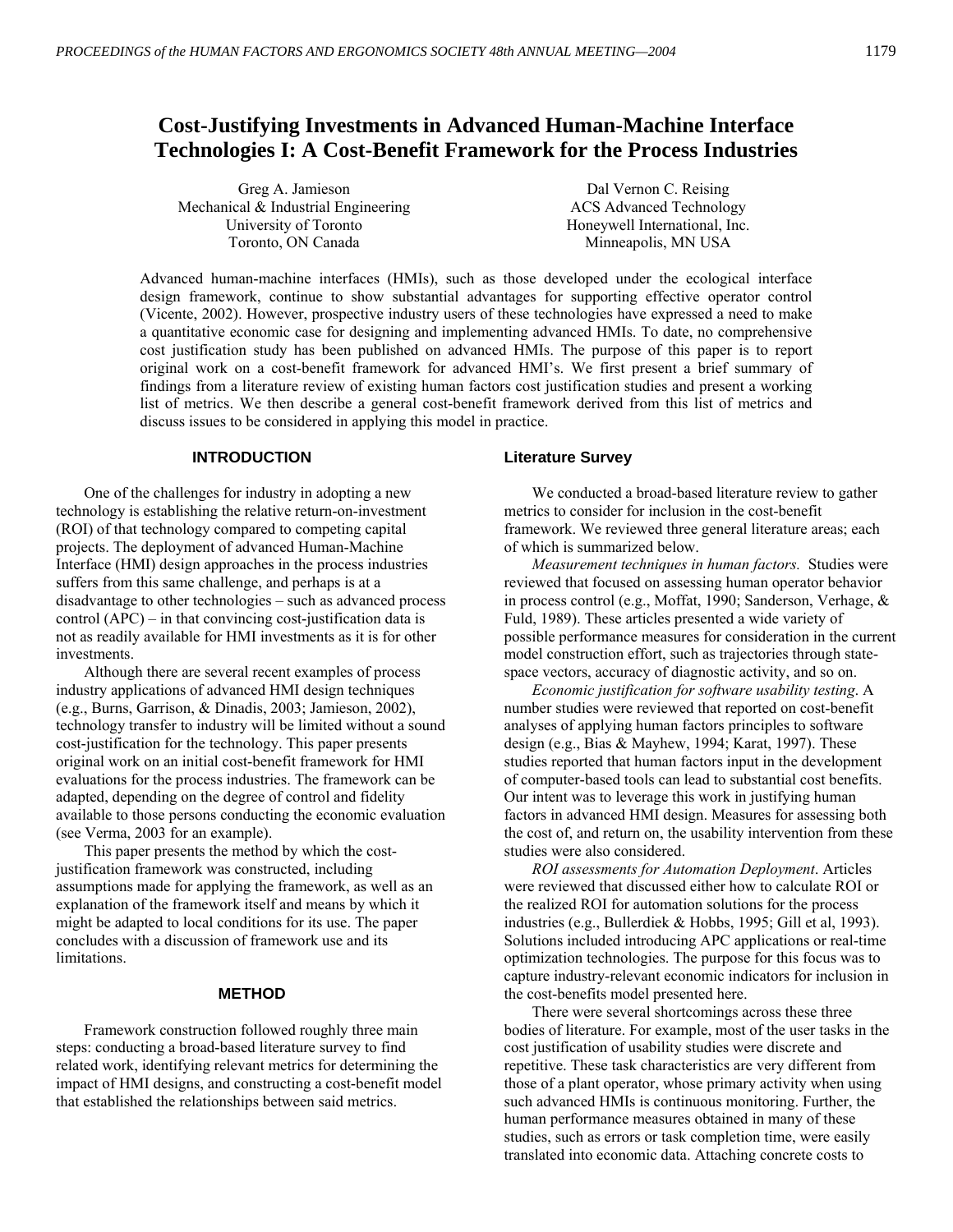operator activities in the process industries is not as straightforward. Thus, these studies were of marginal utility for the current effort.

Similarly, the main drawback of the literature on human factors in process control was that many of the measures are not easily translated into economic numbers. Metrics such as frequency of control actions and accuracy of situation awareness do not directly map onto dollar amounts. Finally, a shortcoming of the ROI for automation literature was that very few measures reported for the introduction of automation could be directly attributed to only the HMI component of that automation.

# **Measure Identification**

Despite these limitations, the literature survey informed the development of a list of potential economic measures and helped in clarifying the terms to better fit petrochemical applications. The resultant measures can be divided into three broad categories.

1. Joint Human/Process performance: These measures reflect the performance of the process under joint human and automated control. They are primarily generated from process data.

- 2. Measured Operator performance: These measures reflect operator behaviors and states of knowledge that have an indirect relationship to the process performance. These measures are generally derived from an evaluation of process data crossed with operator action assessments.
- 3. Subjective Operator ratings: These measures address operator attitudes and opinions about the support tools, the work environment, etc. They are acquired from operator surveys or verbal protocols.

Each successive category of measures is less concrete and more difficult to translate into economic indicators. This does not mean that the less concrete measures relate to constructs that are less valuable. Rather, these values are merely harder to extract.

A subset of metrics that highlight the nature of overall resulting list of user interface measures is presented in Table 1, with metrics grouped within each of these three broad categories,. The table consists of five columns:

- 1. The **constructs** of interest
- 2. The **metrics** used to evaluate the construct
- 3. A **definition** of the metrics
- 4. A **calculation** or measurement unit
- 5. An indication of the **assessment** method used to acquire the measure

| <b>Construct</b>                     | <b>Metric</b>                              | <b>Definition</b>                                                                                  | <b>Calculation</b>                                | <b>Assessment</b>             |
|--------------------------------------|--------------------------------------------|----------------------------------------------------------------------------------------------------|---------------------------------------------------|-------------------------------|
| <b>Human/Process Performance</b>     |                                            |                                                                                                    |                                                   |                               |
| Productivity                         | Throughput vs. design                      | Product rate versus designed<br>max. rate                                                          | throughput/design*100                             | process data                  |
| Efficiency                           | Utility cost (product)                     | Utility cost expended to produce<br>product                                                        | utility cost*(1-product<br>flow/raw flow)         | process data                  |
| <b>Disturbances</b>                  | Freq. of process<br>disturbances/incidents | Rate at which process<br>disturbances are observed                                                 | disturbances observed/unit<br>time                | process data +<br>evaluation  |
| Quality                              | Product quality                            | The degree to which the product<br>has desired chemical attributes                                 | analyzer                                          | process data                  |
| Cost of abnormal events              | Cost of lost production                    | The economic value of product<br>not produced as a result of an<br>abnormal event                  | value of product*product<br>not produced          | process data +<br>evaluation  |
| <b>Measured Operator Performance</b> |                                            |                                                                                                    |                                                   |                               |
| Cost                                 | <b>Training cost</b>                       | Cost of training operators to use<br>new interface                                                 | training time * mean hourly<br>wage               | empirical                     |
| Control performance                  | Trajectory evaluation<br>(deviation)       | Performance in maintaining a<br>process variable value relative to<br>an idealized operating curve | 1-(process var. deviation<br>area/tot. dev. area) | process data +<br>calculation |
| Control performance                  | Control action errors                      | Any control action that will not<br>improve situation                                              | count                                             | assessment                    |
| Operator performance                 | Process anomaly<br>detection time          | Time elapsed between onset of<br>anomaly and operator indication<br>of awareness                   | time                                              | observation                   |
| Operator performance                 | Diagnosis accuracy                         | Scored accuracy of final operator<br>diagnosis of cause of anomaly                                 | evaluate                                          | observation +<br>evaluation   |
| <b>Subjective Operator Ratings</b>   |                                            |                                                                                                    |                                                   |                               |
| Operator performance                 | Accuracy of process<br>state descriptions  | Accuracy with which an operator<br>can describe the process state                                  | score                                             | evaluation                    |
| Operator performance                 | Remote event<br>awareness                  | Recognition of occurrence of<br>events outside of assigned area                                    | <b>Situation Awareness</b><br>measures            | evaluation                    |
| Operator performance                 | Existing skill utilization                 | Degree to which operator skills<br>are utilized in job performance                                 | survey                                            | survey                        |
| Operator performance                 | Operator self-confidence                   | Operator's sense of self-<br>confidence in executing control                                       | scaling                                           | scale                         |
| Operator performance                 | Level of comfort/stress                    | Reported stress level                                                                              | scaling                                           | scale                         |

# **Table 1: An illustrative, partial list of metrics considered for inclusion in the Cost-Benefit Framework developed**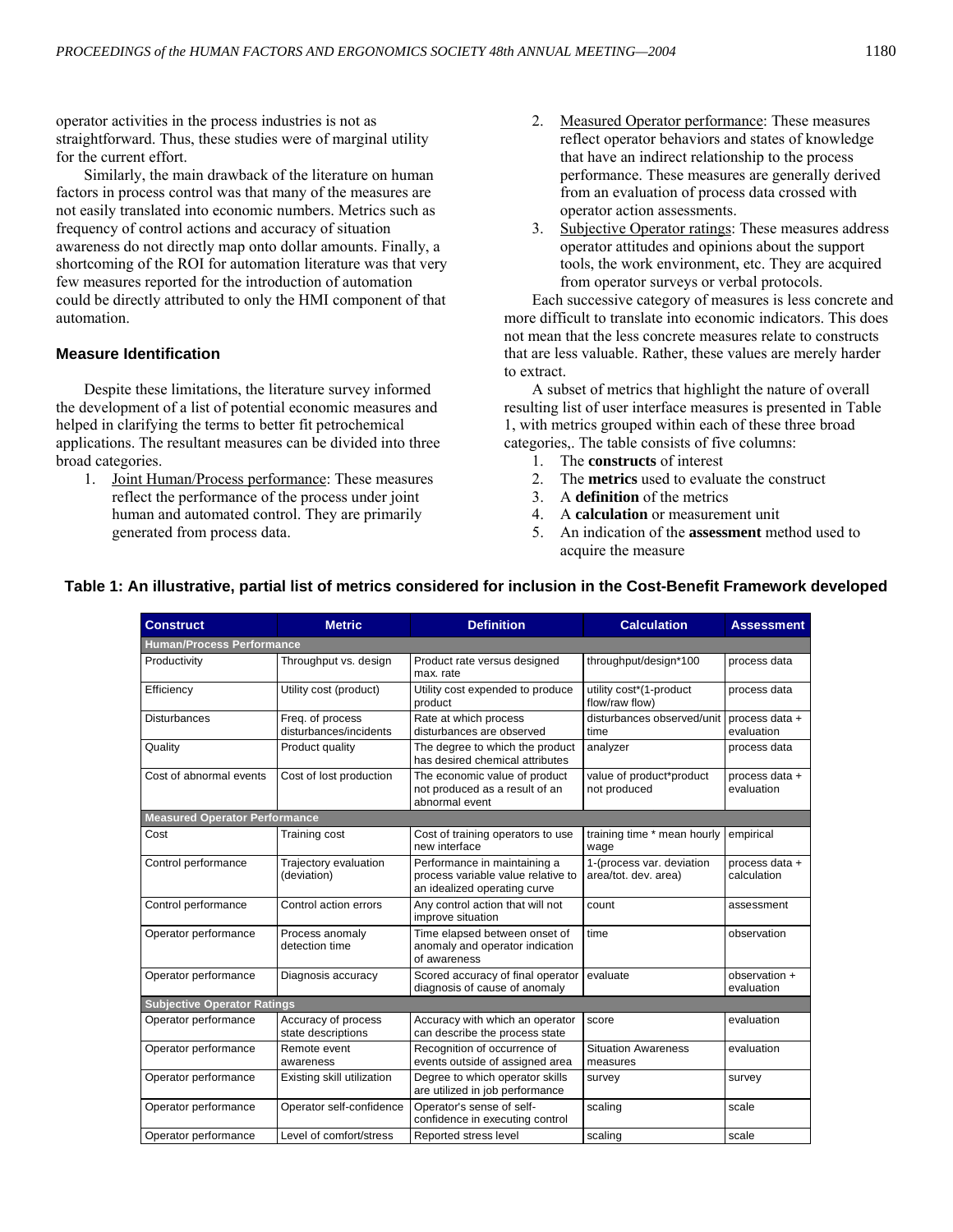# **Framework Construction**

We adopted a linear programming approach to creating a cost-benefit-justification framework for advanced UI design techniques. The mixed-integer model consisted of an "objective function" that was subject to the performance of the various equations which captured the relationships between various measures identified in Table 1. The equations and measures were approximately grouped by the three functional categories described above; joint human/system performance, measured operator performance, and subjective operator ratings.

In developing the framework, it became apparent that assumptions had to be made about what data was available for a particular process. For example, assessing the impact of an interface on production value necessitates having established targets and monetary values for each of the process streams. In an effort to retain some of the depth of our most general case we elected to develop a *comprehensive* framework that assumes the availability of a great deal of background data to perform the cost/benefit calculation. However, the specific terms used in a given instance of the applied framework depends on the information available (cf., Verma, 2003).

# **RESULTS**

The cost-benefit framework is presented in complete form in Equation 1. The main equation (1.0) expresses the overall cost or benefit of the HMI as a function of the following terms: production value, utility costs, quality losses, event costs, expected incident costs, and the fielding cost.

First, fielding costs (Eq. 1.4) are factored into the framework as fixed costs for operator training, display development, and implementation. These factors are scaled according to the display lifecycle relative to the observation time.

#### **Joint Human/Process Performance Equations**

The production value (Eq. 1.1) is expressed as the sum of the accumulated monetary values of process flows. The utility cost (Eq. 1.2) is expressed as the sum of the product of the flow rate of utility variables and their associated monetary costs. Quality losses (Eq. 1.3) are expressed as the product of the flow rate of process variables and a quality penalty for each.

The event cost term (Eq. 1.5) accounts for the costs associated with abnormal events that were common to the two HMI designs during some defined observation period (e.g., in a control comparison using a simulator, for example, or some set amount of weeks or months in a "before-and-after" assessment; see "Framework Use" discussion below). The first seven factors in this term are fixed costs that must be determined for each event. The last factor, a product of the available flare flows and the value of the flared stream, accounts for flare losses.

# **Operator Performance Equations**

The expected incident cost (Eq. 1.6) combines a series of operator performance and subjective rating factors to anticipate likely future incident costs, thereby "normalizing" for all events, not just those accounted for in Eq. 1.5. The term assumes the availability of an event frequency projection, an anticipated average cost of those events, and the lifecycle of the display.

*Measured operator performance*. The risk mitigation factor (Eq. 1.6.1) accumulates the weighted sum of four components associated with risk-averse behaviors and qualities. The coefficients here allow for flexibility in establishing the relative importance of each component and term in the framework. Fault management performance (Eq. 1.6.1.1) is defined as a weighted sum of the ratios of detection time, correction time and recovery time over the off target time. The situation awareness component (Eq. 1.6.1.2) consists of weighted scores of state description, event awareness, and diagnosis accuracy assessments.

*Subjective operator ratings*. Skill utilization (Eq. 1.6.1.3) attempts to capture the combined proportions of operator skill that are exercised by the interface. These include the existing skill set, a new skill set (e.g., new training), judgment utilization, and education utilization. The assuredness component (Eq. 1.6.1.4) combines the weighted operator selfratings of stress and self-confidence.

## **DISCUSSION OF USE AND LIMITATIONS**

#### **Framework Use**

We constructed the cost-benefit framework based on the findings from our review. This framework provides an initial structure for assessing the costs and benefits for HMIs in process systems. In its present state, the framework can be most effectively applied to comparisons between contemporary interfaces and the advanced HMIs. The comparison could be accomplished in one of two ways. First, the metrics could inform a 'side-by-side' comparison of the contemporary interface and the new HMI in a simulator. This approach is preferred because event scenarios can be selected to explore issues of interest in both interface suites. Second, the metrics could be used in a 'before-and-after' comparison using historical data from the same unit on which the advanced HMI was deployed. In this scenario the cost-benefit comparison would only become available after the HMI had already been implemented and the analyst would surrender control over the event cases.

Although not ideal, this latter approach is how many of the ROI studies for process automation have been conducted. With either approach, the gaps noted below are constant between interface conditions, allowing the analyst to develop an index value as opposed to an actual cost/benefit ratio.

Regardless of whether the framework is used in side-byside or before-and-after comparisons of HMI designs, several comments can be made about its application. First, with respect to Eq. 1.1, an assumption of the Comprehensive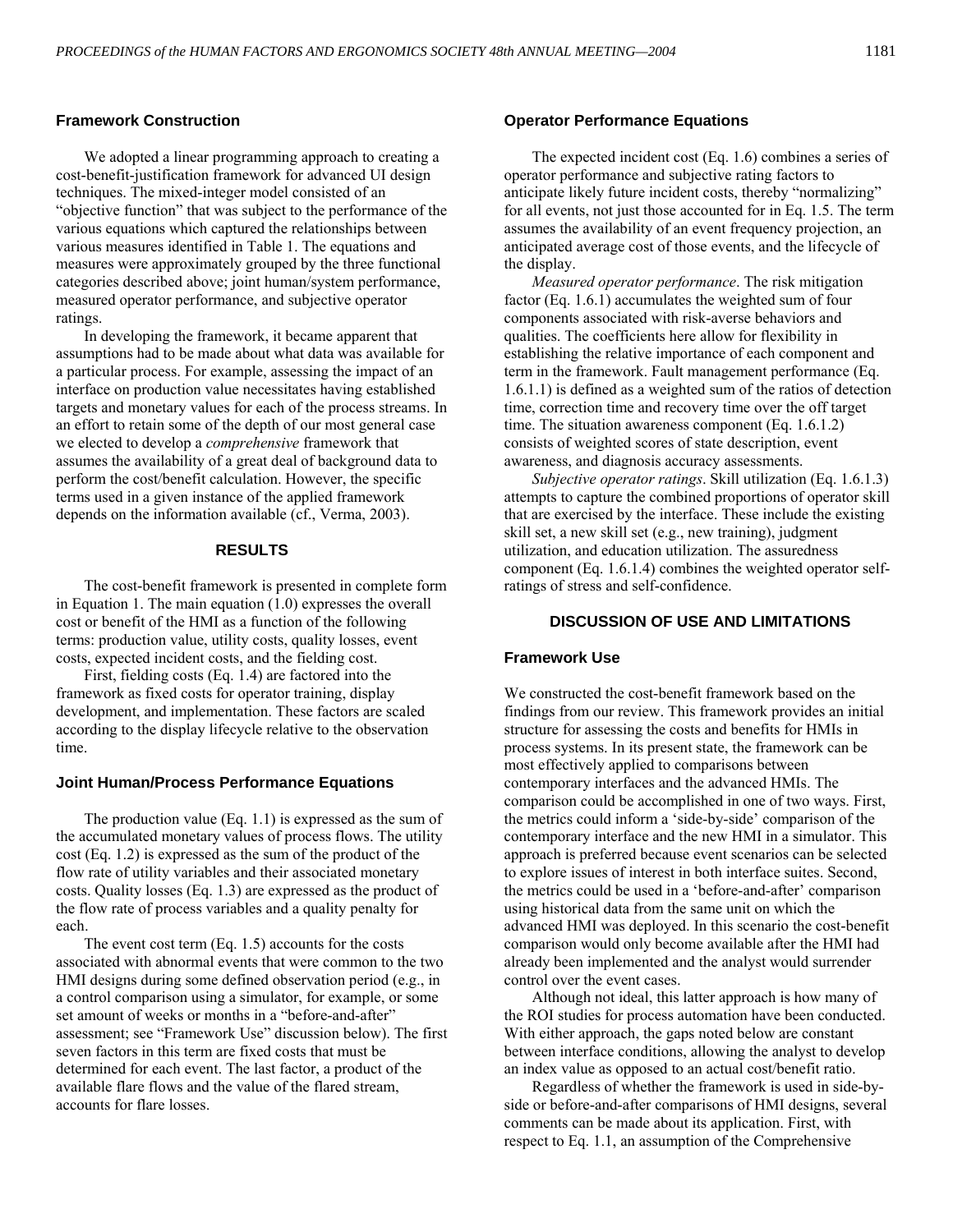(1.0) Cost/length = ProdVol = - Using set 
$$
\omega
$$
 and  $\omega$  for  $\omega$  and  $\omega$  for  $\omega$  for  $\omega$  for  $\omega$  for  $\omega$  for  $\omega$  for  $\omega$  for  $\omega$  for  $\omega$  for  $\omega$  for  $\omega$  for  $\omega$  for  $\omega$  for  $\omega$  for  $\omega$  for  $\omega$  for  $\omega$  for  $\omega$  for  $\omega$  for  $\omega$  for  $\omega$  for  $\omega$  for  $\omega$  for  $\omega$  for  $\omega$  for  $\omega$  for  $\omega$  for  $\omega$  for  $\omega$  for  $\omega$  for  $\omega$  for  $\omega$  for  $\omega$  for  $\omega$  for  $\omega$  for  $\omega$  for  $\omega$  for  $\omega$  for  $\omega$  for  $\omega$  for  $\omega$  for  $\omega$  for  $\omega$  for  $\omega$  for  $\omega$  for  $\omega$  for  $\omega$  for  $\omega$  for  $\omega$  for  $\omega$  for  $\omega$  for  $\omega$  for  $\omega$  for  $\omega$  for  $\omega$  for  $\omega$  for  $\omega$  for  $\omega$  for  $\omega$  for  $\omega$  for  $\omega$  for  $\omega$  for  $\omega$  for  $\omega$  for  $\omega$  for  $\omega$  for  $\omega$  for  $\omega$  for  $\omega$  for  $\omega$  for  $\omega$  for  $\omega$  for  $\omega$  for  $\omega$  for  $\omega$  for  $\omega$  for  $\omega$  for  $\omega$  for  $\omega$  for  $\omega$  for  $\omega$  for  $\omega$  for  $\omega$  for  $\omega$  for  $\omega$  for  $\omega$  for  $\omega$  for  $\omega$  for  $\omega$  for  $\omega$  for  $\omega$ 

framework is that all process flows have associated targets to be achieved. In the applied case, this assumption may not hold. If the assumption does not hold, then Eq. 1.1 could be instantiated as some subset of all process flows for which targets were known or as  $ProdVal = \sum \int (Value \times Flow)dt$  for all product flows only (i.e., product flows = process flows  $$ utility flows).

Second, with respect to Eq 1.6, in which a projection of future event frequency must be made, the user of the framework might assume the same event rate as that seen in historical incident reporting. This assumption is a more conservative approach than speculating about a new base rate for event frequencies. Typically, HMI designers might expect that the advanced HMI should lead to fewer events, but